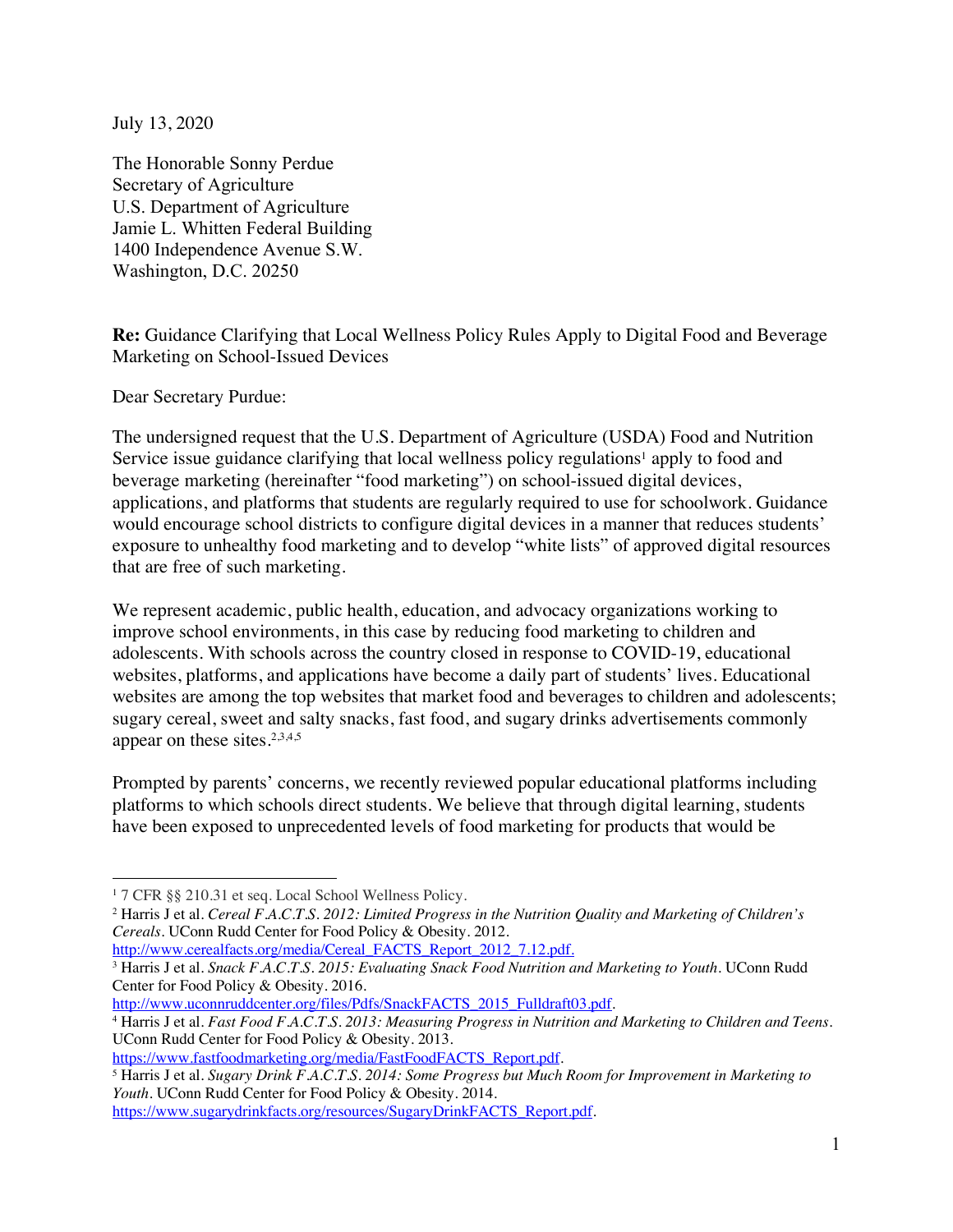prohibited in physical classrooms. Given school districts' plans to extend virtual learning next school year, student exposure to unhealthy food marketing is likely to continue.

At a time when childhood food insecurity has increased five-fold,<sup>6</sup> and millions of low-income students are unable to easily access school meals, unhealthy food marketing on digital learning devices is especially egregious. Such advertisements can trigger cravings, exacerbating students' anxiety about future meals and undermining their families' best efforts to eat healthfully. Reducing students' exposure to online food marketing, especially targeted marketing for lowincome students and students of color, is a core priority of our organizations and a necessary step to reduce high rates of diet-related disease that have their roots in childhood.

#### **I. Food Marketing Puts Children's and Adolescents' Health at Risk**

Childhood obesity is at an all-time high in the United States. <sup>7</sup> More than one-third of children are overweight or have obesity. <sup>8</sup> American children's and adolescents' diets are too high in calories; red, processed meats; full-fat dairy products; refined grains; sugary desserts; and sugar sweetened beverages, and too low in fruits, vegetables, and whole grains.<sup>9</sup> Food marketing is a key reason children's diets are out of line with dietary recommendations, as advertising plays a key role in children's health and dietary choices.

The food and beverage industries spend close to \$2 billion each year promoting products to children and adolescents,10 90% of which are high in sugars, sodium, and fat.11 Children are unable to fully grasp the persuasive intent of advertising. 12,13 Marketing affects children's food

<sup>6</sup> Hunger Free America. *Child Hunger Rate Has Increased Five-Fold Since Crisis*. April 13, 2020. https://www.hungerfreeamerica.org/blog/child-hunger-soars-across-usa-national-poll-finds-nearly-4-10-parentsreducing-food-children.

<sup>7</sup> Centers for Disease Control and Prevention, Healthy Schools. *Obesity*. September 18, 2018. https://www.cdc.gov/healthyschools/obesity/index.htm.

<sup>8</sup> Cockrell A et al. Prevalence of Obesity and Severe Obesity in US Children, 1999-2016. *Pediatrics*. 2018;141(3):e20173459.

<sup>9</sup> U.S. Department of Health and Human Services, U.S. Department of Agriculture. *Shifts Needed to Align with Healthy Eating Patterns*. 2015-2020 Dietary Guidelines for Americans. December 2015.

<sup>&</sup>lt;sup>10</sup> U.S. Federal Trade Commission. *A Review of Marketing Food to Children and Adolescents: Follow-Up Report.* 2012. https://www.ftc.gov/sites/default/files/documents/reports/review-food-marketing-children-and-adolescents-

follow-report/121221foodmarketingreport.pdf.<br><sup>11</sup> The Rudd Center. *Food Industry Self-Regulation after 10 years: Progress and Opportunities to Improve Food Advertising to Children. 2017. http://www.uconnruddcenter.org/fac* 

<sup>&</sup>lt;sup>12</sup> Strasburger VC. Children and TV Advertising: Nowhere to Run, Nowhere to Hide. *Journal of Developmental Behavior and Pediatrics*. 2001;22:185–187.

<sup>13</sup> John DR. Consumer Socialization of Children: A Retrospective Look at Twenty-Five Years of Research. *Journal of Consumer Research*. 1999;26:183–213.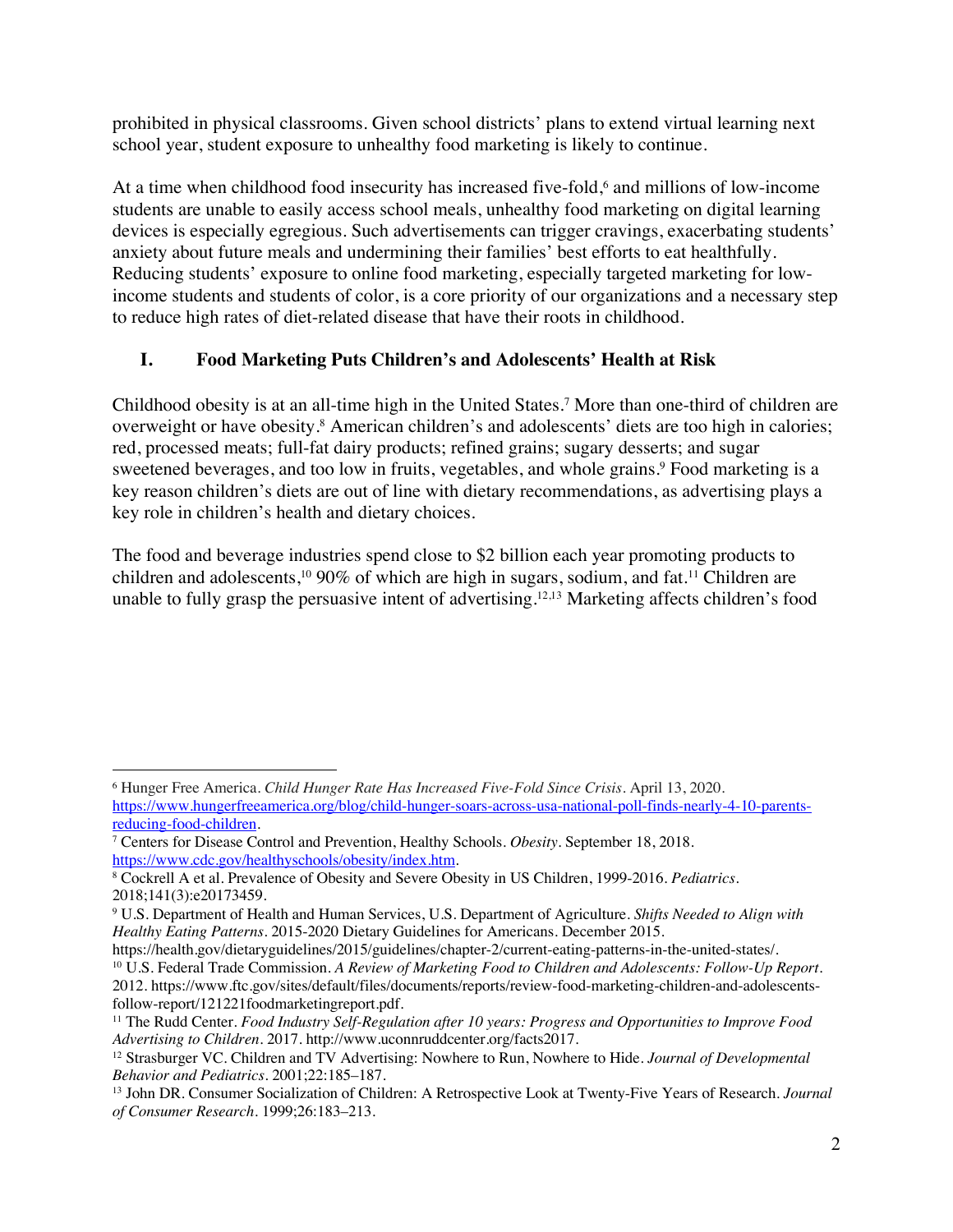and beverages choices, purchases, diets, and ultimately, health.14,15,16,17 According to the National Academies of Sciences, Engineering, and Medicine (previously the Institute of Medicine), "food and beverage marketing practices geared to children and youth are out of balance with healthful diets and contribute to an environment that puts their health at risk."18

For children and adolescents of color, the health risks of food marketing are even higher than for the general public. Food and beverage companies aggressively target Black and Latinx youth on television<sup>19</sup> and through social media.<sup>20,21</sup> Compared to their white peers, Black and Latinx youth are more likely to see advertisements for fast food, candy, sugary drinks, and unhealthy snacks.<sup>22</sup> Targeted marketing can exacerbate existing health disparities that affect communities of color, as repeated exposure can shape preferences for unhealthy food and beverages.<sup>23</sup>

Children's and adolescents' environments are cluttered with advertisements for unhealthy food and beverages. They cannot avoid food marketing at stores, restaurants, and movie theaters and through print, radio, contests, events, and sponsorships. In recent years, digital food marketing has become an increasingly popular method to influence children and adolescents. A recent study found that 70% of adolescents like, share, or follow food and beverage brands on social media, and 35% engage with more than five food and beverage brands.<sup>24</sup>

Engagement may be high because marketers have increasingly sophisticated digital tactics to reach children and adolescents—tactics against which schools are not adequately prepared to defend. Geolocation data and targeted marketing technologies, including geofencing, enable marketers to follow students wherever they go—to playgrounds, parks, and other places where they spend time. Marketers can collect data from mobile phones and other devices that provide "location intelligence" on students and then pair that data with cross-platform capabilities to make a digital device that otherwise would be protected from tracking, such as a school-issued laptop, one more place to target children. And when students move between privacy-protected

<sup>14</sup> Halford J et al. Effect of Television Advertisements for Foods on Food Consumption in Children. *Appetite*. 2004;42(2):221-225.

<sup>&</sup>lt;sup>15</sup> Halford JC et al. Beyond-Brand Effect of Television Food Advertisements/Commercials on Caloric Intake and Food Choice of 5–7-Year-Old Children. *Appetite*. 2007;49(1):263-267

<sup>&</sup>lt;sup>16</sup> Andreyeva T, Kelly IR, Harris JL. Exposure to Food Advertising on Television: Associations with Children's Fast Food and Soft Drink Consumption and Obesity. *Economics & Human Biology*. 2011;9(3):221-233.

<sup>17</sup> Zimmerman F, Bell J. Associations of Television Content Type and Obesity in Children. *American Journal of Public Health*. 2010;100(2):334-340.

<sup>18</sup> McGinnis JM, Gootman JA, Kraak VI. *Food Marketing to Children and Youth: Threat or Opportunity*. Institute of Medicine, National Academies Press. 2006.

<sup>19</sup> Harris J et al. *Increasing Disparities in Unhealthy Food Advertising Targeted to Hispanic and Black Youth*. UConn Rudd Center for Food Policy & Obesity, Council on Black Health, & Salud America! January 2019. http://uconnruddcenter.org/files/Pdfs/TargetedMarketingReport2019.pdf.

<sup>20</sup> Fleming-Milici F, Harris JL. Adolescents' Engagement with Unhealthy Food and Beverage Brands on Social Media. *Appetite*. March 2020. 1;146:104501.

<sup>21</sup> Montgomery K, Chester J. *Digital Food Marketing to Children and Adolescents: Problematic Practices and Policy Interventions*. National Policy & Legal Analysis Network to Prevent Childhood Obesity. October 2011. https://www.changelabsolutions.org/product/digital-food-marketing-children-and-adolescents.<br><sup>22</sup> Harris, 2019.

<sup>23</sup> Grier S, Kumanyika S. Targeted Marketing and Public Health. *Annual Review of Public Health*. 2010. 31(1):349- 369.

<sup>24</sup> Fleming-Milici, 2020.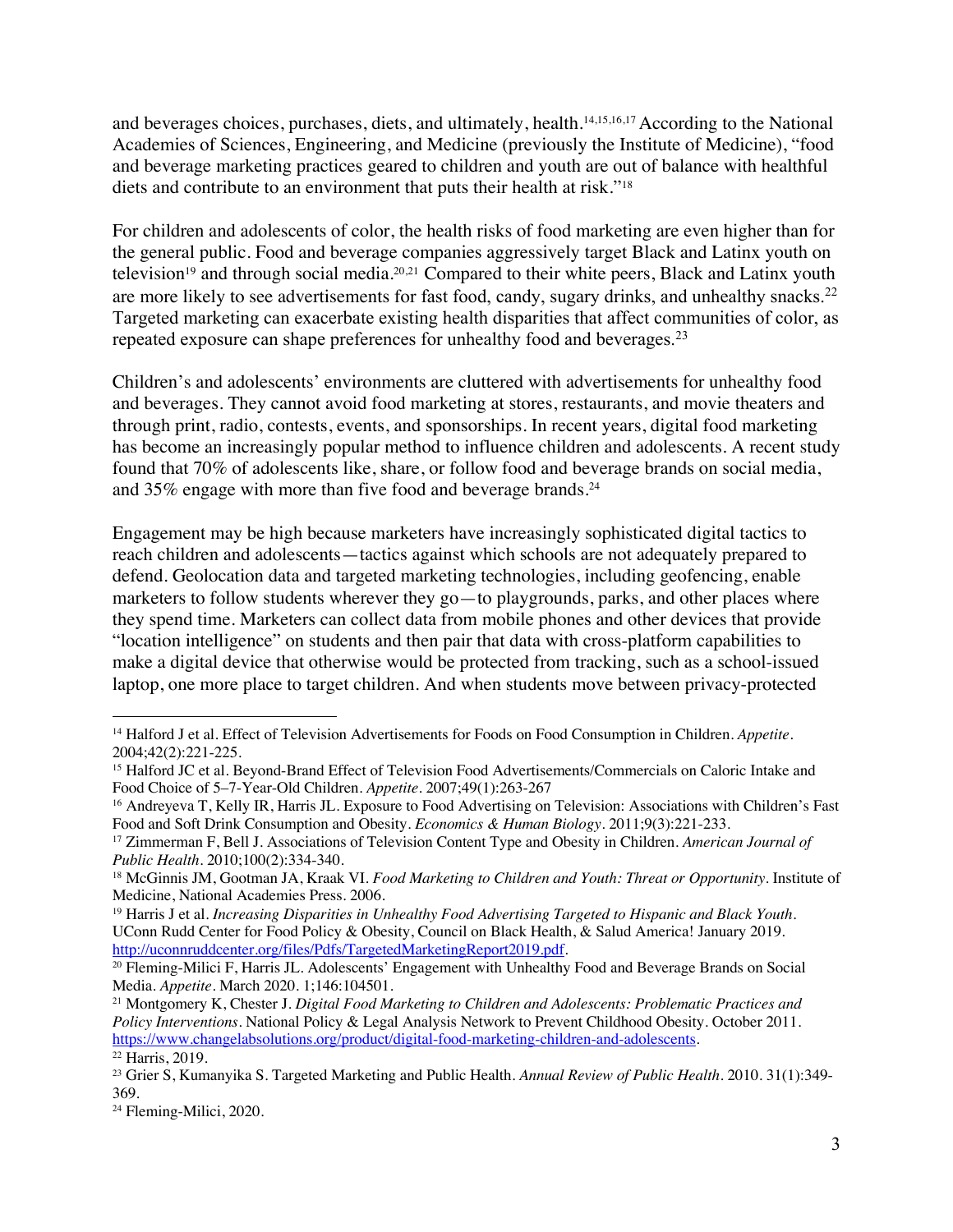educational sites and general-use sites, advertisers have the ability to collect data and sync cookies to other devices students use. 25

As proposed federal legislation illustrates, young people today grow up in a powerful and largely unregulated, data-driven digital marketing environment.26 Through cross-device identifiers, geolocation tracking, real-time analytics, and personalization<sup>27,28</sup>—techniques that food and beverage companies use—children and teens are exposed to marketing messages that are microtargeted, ubiquitous and trigger additional impulse purchases.

The places where children and adolescents learn should be safe havens from marketing distractions. During their school years, students should be developing healthy, life-long behaviors and critical thinking skills. School-sanctioned food marketing undermines students' development and conflicts with class food and nutrition education. Unhealthy food marketing influences students' choices in the cafeteria and at home, eroding parents' ability to act as nutrition gatekeepers. Food advertising harms learning and health which is why, by law, educational environments are supposed to be free from unhealthy food marketing.

## **II. USDA's Local Wellness Policy Limits on Food Marketing Are Designed to Protect Students' Health**

To "prevent and reduce childhood obesity," regulations require school districts to develop policies that limit student exposure to the least healthy food and beverage advertisements.29 These regulations permit marketing only for food and beverages that meet Smart Snacks standards, the standards for foods and beverages sold outside the school meal programs.<sup>30</sup> Underpinning these regulations is the understanding that if a product's nutritional quality is so poor that USDA does not allow companies to sell it in schools, the agency should also not allow them to market the product.

Local wellness policy restrictions on unhealthy food marketing apply "on the school campus during the school day."31 The final rule makes clear that campus restrictions on unhealthy food marketing extend to "areas of the school campus that are owned or leased by the school and used at any time for school-related activities" such as posters, menu boards, and trash cans. <sup>32</sup> School-

<sup>27</sup> 2019 Outlook for Data. iab. March 5, 2019. https://www.iab.com/insights/2019-outlook-for-data/.

<sup>25</sup> Polacsek M et al. Digital Food and Beverage Marketing Environments in a National Sample of Middle Schools: Implications for Policy and Practice. *Journal of School Health*. September 2019. 18;9;739-51.

<sup>26</sup> Office of Senator Josh Hawley. *Senators Hawley and Markey Introduce Bipartisan Legislation to Stop Internet Companies from Spying on Children*. March 12, 2019. https://www.hawley.senate.gov/senators-hawley-andmarkey-introduce-bipartisan-legislation-stop-internet-companies-spying-children.

<sup>28</sup> Venugopal S. How *One of the World's Biggest Marketers Ripped up its Playbook and Learned to Anticipate Intent*. Think with Google. September 2019. https://www.thinkwithgoogle.com/marketing-resources/datameasurement/pepsi-digital-transformation/.

<sup>29</sup> 7 CFR §§ 210.31 et seq.

<sup>30</sup> 7 CFR §§ 210.11 et seq. Competitive Food Service and Standards.

<sup>&</sup>lt;sup>31</sup> 7 CFR § 210.31(c)(3)(iii).<br><sup>32</sup> 81 Fed. Reg. 50151. Local School Wellness Policy Implementation Under the Healthy, Hunger-Free Kids Act of 2010 Final Rule.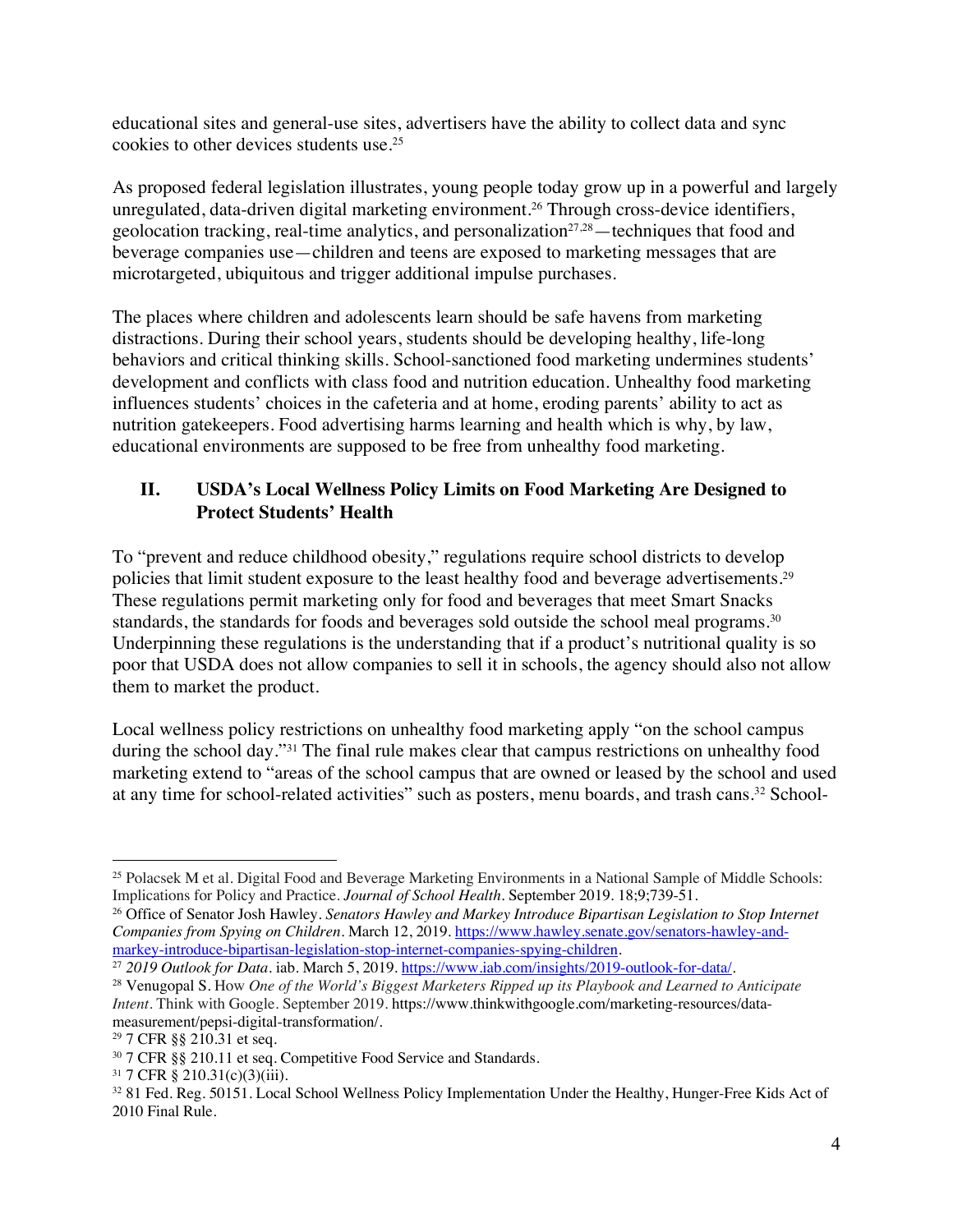issued digital devices, used during normal school hours, are school property, and so privy to local wellness policy restrictions on food marketing.

Reducing food marketing on physical school property is challenging enough, but limiting food marketing on digital devices is even harder. Individual school districts need additional help; they need guidance to address rapidly evolving tactics of tech industry titans on school-owned devices, platforms, applications, and websites that teachers require students to visit to complete schoolwork.

# **III. Educational Platforms, Websites, and Applications Have Become a Daily Part of Students' Lives, Increasing Potential Exposure to Unhealthy Food Marketing**

With schools closed in response to COVID-19, educational platforms, websites, and applications have become a daily part of students' lives. Homes have replaced school buildings, and tablets and computers have replaced classrooms. Teachers and families have come to depend on online learning platforms and applications,<sup>33</sup> many of which include marketing for food and beverages. While classroom restrictions on marketing have increased since USDA implemented the "Smart Snacks" rule, advertisers have moved school-based food marketing online where it is largely unregulated.34

This year, and likely next, some 51 million students across the country will engage in distance learning from home.<sup>35</sup> To extend the school campus to children's and adolescents' homes, school districts have rushed to procure additional digital devices. In March, New York City's Department of Education purchased 300,000 new iPads. Los Angeles acquired 150,000 laptops, and Chicago is in the process of securing 37,000 new devices.<sup>36</sup> Many of these are devices that districts distributed to their lowest-income students,<sup>37</sup> the same students who are at higher risk for obesity and overweight,<sup>38</sup> food insecurity,<sup>39</sup> and targeted marketing.<sup>40</sup>

Students are spending significantly more of their learning time online, and because more parents and caregivers are now home with their children, they have greater insight into their children's digital experiences. Parents and caregivers shared examples of food marketing children viewed on sites visited under the direction of their schools and teachers. In a particularly telling example,

**<sup>33</sup>** Brenan M. Over 8 in 10 Parents Now Say Child Is Learning Remotely. *Gallup*. April 8, 2020. https://news.gallup.com/poll/307754/parents-say-child-learning-remotely.aspx

<sup>34</sup> Boninger F, Molnar A, Murray K. Asleep at the Switch: Schoolhouse Commercialism, Student Privacy, and the Failure of Policymaking. *National Education Policy Center*. 2017.<br>
https://nepc.colorado.edu/publication/schoolhouse-commercialism-2017.

<sup>&</sup>lt;sup>35</sup> Map: Coronavirus and School Closures. *Education Week*. May 15, 2020.<br>https://www.edweek.org/ew/section/multimedia/map-coronavirus-and-school-closures.html.

<sup>&</sup>lt;sup>36</sup> Saleh Rauf D. Coronavirus Squeezes Supply of Chromebooks, iPads, and Other Digital Learning Devices. *Education Week*. April 1, 2020. https://www.edweek.org/ew/articles/2020/04/01/coronavirus-squeezes-supply-ofchromebooks-ipads-and.html.

<sup>37</sup> Saleh Rauf, 2020.

<sup>38</sup> Centers for Disease Control and Prevention. *Childhood Obesity Facts*. June 24, 2019. https://www.cdc.gov/obesity/data/childhood.html.

<sup>39</sup> Hunger Free America, 2020.

<sup>40</sup> Powel L, Wada R, Kumayika S**.** Racial/Ethnic and Income Disparities in Child and Adolescent Exposure to Food and Beverage Television Ads across U.S. Media Markets. *Health Place*. September 2014;29:124-131.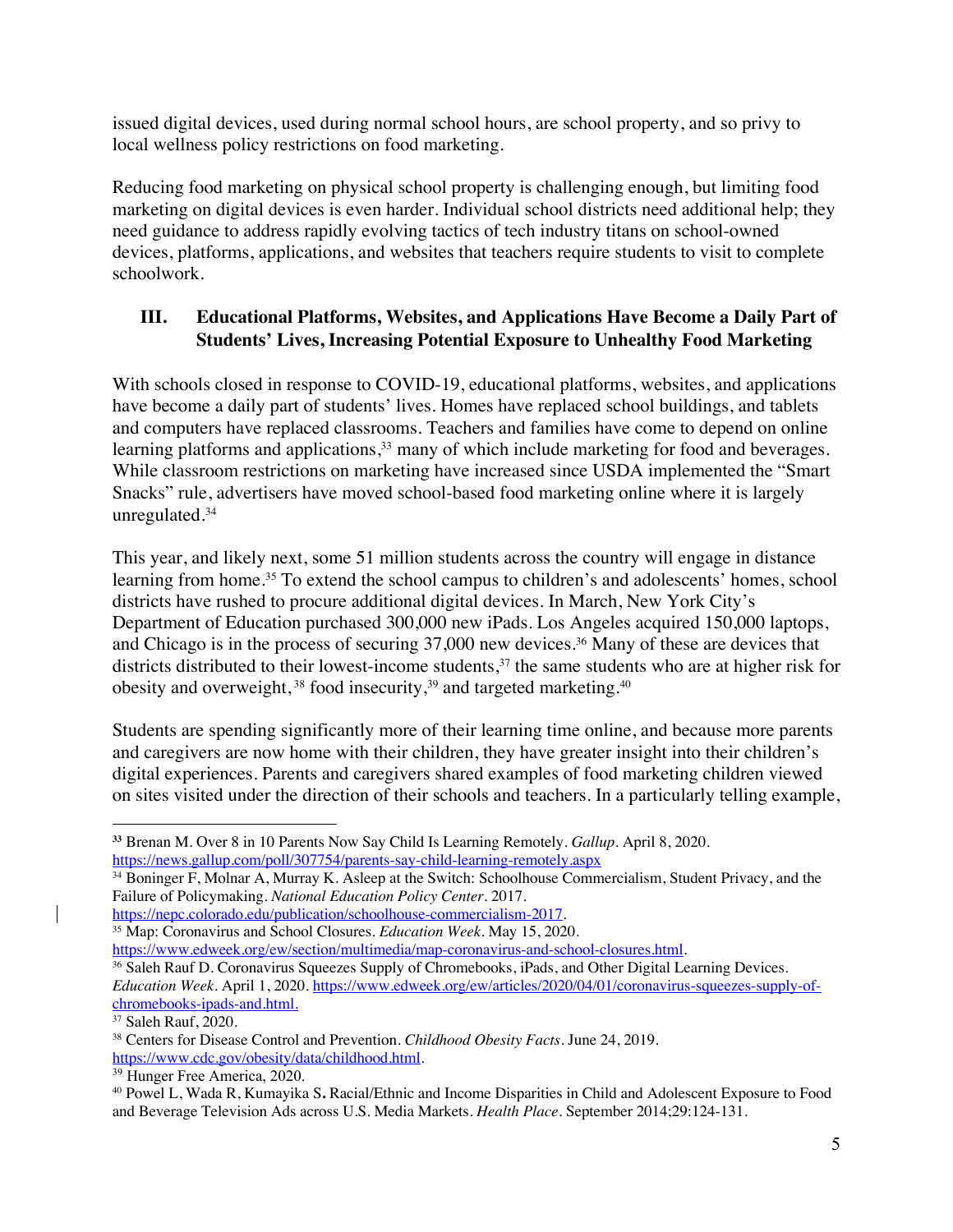an advertisement for Kellogg's Honey Nut Frosted Flakes, a product that does not meet competitive food standards, appeared next to a web story "about a young boy learning to brush his teeth" called *Henry and the Sugar Bugs.*<sup>41</sup> (See Figure 1). Advertisements like the Honey Nut Frosted Flakes disrupt positive learning experiences and can undermine educational messages.



**Figure 1:** Unhealthy Food Advertisements on Popular Educational Platforms Can Disrupt Positive Learning Experiences<br>  $\bullet$  ABCsat - Learning Cares and A  $\times$  +

ABCya.com, the platform where the Honey Nut Frosted Flakes advertisement appeared, allows paying users to avoid advertisements. Of the 551 children's educational websites we reviewed, approximately 60% have advertisements or unclear policies around advertising, including unclear behavioral and contextual advertising policies.<sup>42</sup>

The cost of educational subscriptions can be prohibitive for lower-income families and for families struggling financially during the COVID-19 pandemic. Ultimately, tiered payment structures like ABCya's can create inequitable learning environments and exacerbate racial, ethnic, and socioeconomic disparities in child-directed food marketing and health.

The food and beverage industry has acknowledged that across the board, advertising on educational platforms during COVID-19 is unacceptable. Several of the signatories of this letter reached out to the three major food companies advertising on ABCya.com and to the Children's Food and Beverage Advertising Initiative (CFBAI) in lMay 2020 with our concerns. Kellogg's, McDonald's, and Kraft Heinz agreed to remove advertisements from ABCya.com. McDonald's pledged to pull upcoming Happy Meal campaigns on similar websites, and Kraft Heinz promised

<sup>&</sup>lt;sup>41</sup> *Henry and the Sugar Bugs*. https://www.abcya.com/games/henry\_and\_the\_sugarbugs. Accessed May 5, 2020. <sup>42</sup> Analysis of Common Sense Media *EdTech Reviews: Ads & Tracking Privacy Rating Data*. All EdTech reviews

are available at https://www.commonsense.org/education/search?contentType=reviews.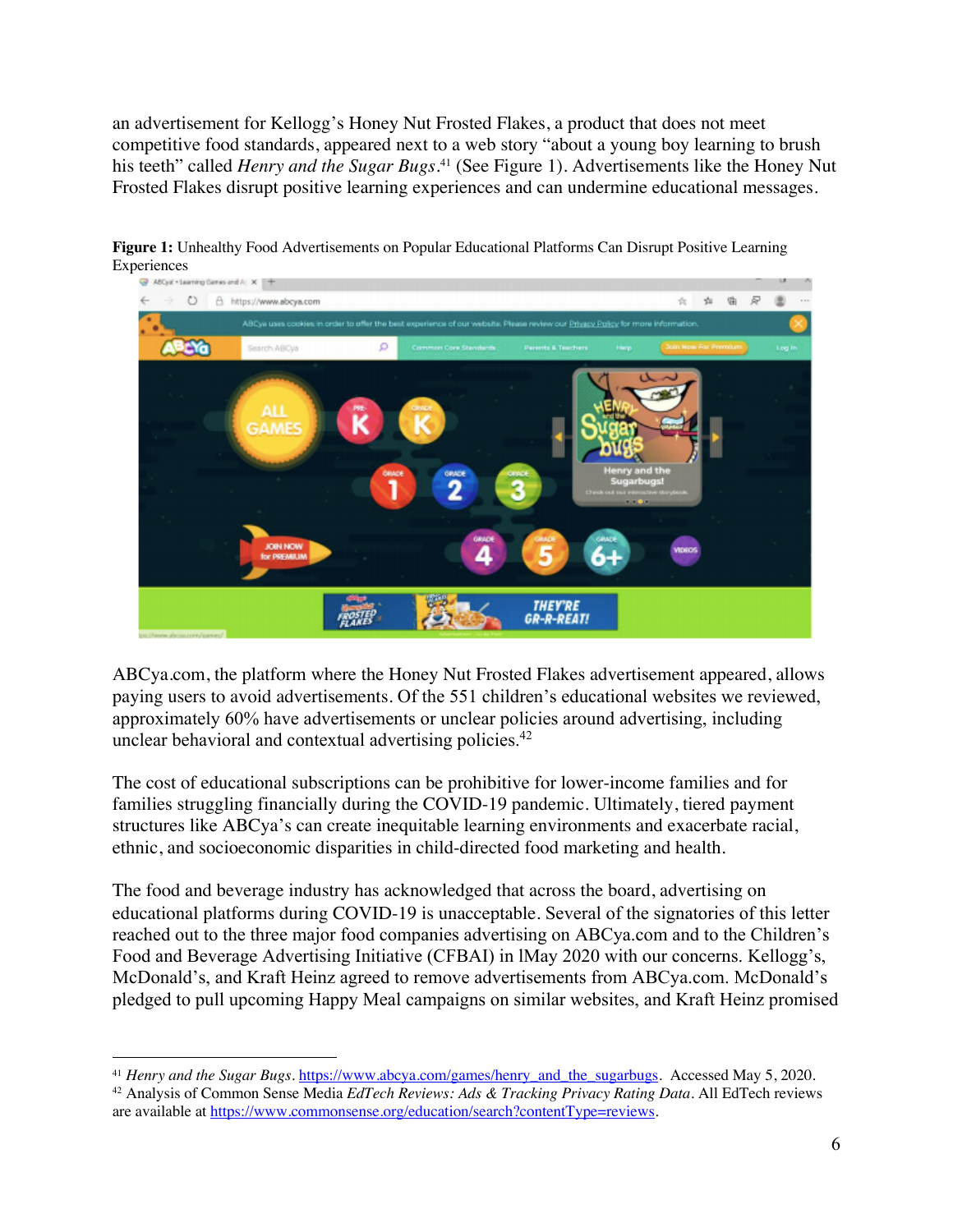not to advertise on similar sites for the remainder of 2020. Following the companies' pledges, CFBAI responded by recognizing:

"the extraordinary circumstances caused by COVID-19, including school closures and the widespread adoption of online learning…We shared CSPI's concerns regarding this issue with the other participants and, in light of the unusual situation we find ourselves in, informally asked them to consider avoiding advertising, for the rest of 2020, on abcya.com and a list of similar-looking sites that we provided to the group. The group responded positively and the companies are taking steps to meet this request expeditiously."43

Pausing food marketing on educational platforms is a notable step for these companies and CFBAI, and we applaud them for recognizing the problematic nature of this marketing during the public health crisis. But school districts need more than a temporary promise from the select companies that are voluntary CFBAI members—they need clear, comprehensive, and sustained action from USDA.

## **IV. USDA Should Clarify in Guidance that Food Marketing Restrictions Extend to Advertisements on School Issued Devices**

The current public health crisis has created a problem that demands immediate action. We urge USDA to issue guidance clarifying that local wellness policy regulations apply to food marketing on school-issued digital devices, applications, and platforms that students are regularly required to use for schoolwork, including those on which schools give students usernames and passwords. Such guidance would help school districts comply with existing regulations.

Local wellness policy restrictions for unhealthy food marketing apply "on the school campus during the school day."<sup>44</sup> How USDA defines "school campus" and "school day" means that, during times of distance learning, school districts have an obligation to restrict unhealthy food marketing on school-issued digital devices. The agency defines "school day" as "the period from the midnight before, to 30 minutes after the end of the official school day"45 and "school campus" as "all areas of the property under the jurisdiction of the school that are accessible to students during the school day."46 School-issued digital devices, used during normal school hours, are property under the jurisdiction of the school, and so should fall under the umbrella of local wellness policy restrictions on food marketing.

The final rule makes clear that the campus restrictions on unhealthy food marketing are to be interpreted broadly. The agency includes a non-exhaustive list of "areas of the school campus that are owned or leased by the school and used at any time for school-related activities" such as buses, scoreboards, coolers, and parking lots.47

<sup>43</sup> Email correspondence with Maureen Enright of the Children's Food and Beverage Advertising Initiative. June 18, 2020.

<sup>44</sup> 7 CFR § 210.31(c)(3)(iii). 45 7 CFR § 210.11(a)(5).

<sup>46</sup> 7 CFR § 210.11(a)(4). 47 81 Fed. Reg. 50151.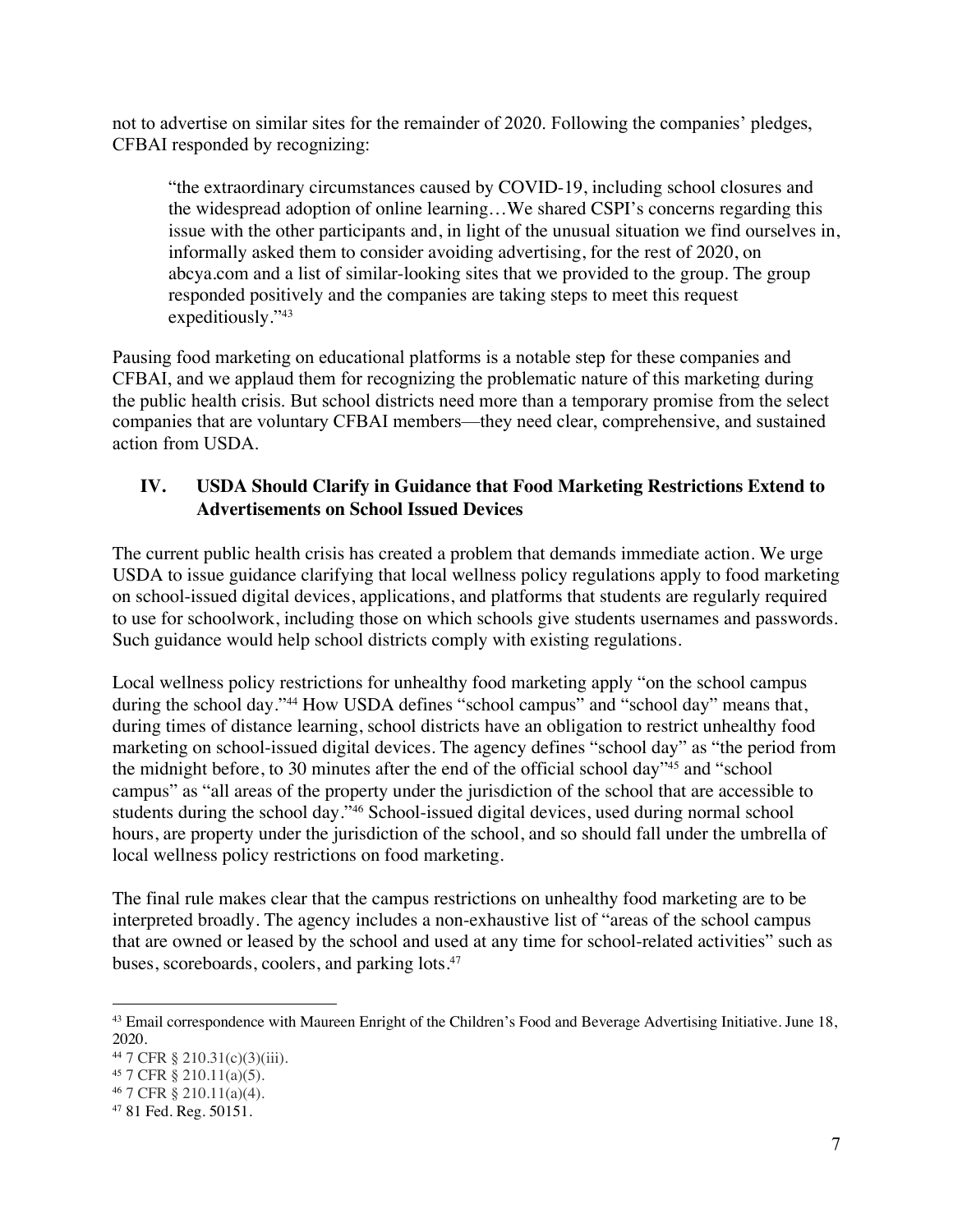USDA has noted the exceptions to food marketing restrictions in the final rule and subsequent guidance and made no exceptions for digital devices. In April 2017 guidance, USDA explained, "The marketing restrictions do not apply to materials used for educational purposes in the classroom, such as teachers' use of advertisements as an education tool; or when implementing a health or nutrition education curriculum that favors the consumption of some foods over others."48 Absent their use as a teaching tool, unhealthy food and beverage advertisements including those on the websites—are prohibited on school campuses.

Additional guidance could equip school districts with the tools to tackle digital food marketing. The 2012 proposed rule was notably silent on digital food marketing.49 The 2016 final rule only mentioned advertising on "Web sites" a single time (referenced in the paragraph above), though commenters had urged USDA to further clarify how the food marketing provisions would apply to materials developed for academic settings.<sup>50</sup>

Research on school districts' digital food marketing policies and practices reflects districts' resulting confusion. Despite the prohibition on unhealthy food and beverage marketing, many districts' policies do not include language directly dealing with food or digital marketing. Since 2018, more than 1,100 written school district policies have been coded in WellSAT 3.0., a nationally recognized tool that allows districts to compare their own policies to best practices. Of the policies submitted, only two-thirds (68%) have language that explicitly restricts food marketing on school campuses to items that meet USDA Smart Snacks standards, and just onethird specifically address marketing through electronic educational materials. 51

Another study of a national sample of middle schools found that schools fail to effectively protect their students from digital food marketing.52 Nearly 97% of middle schools across the country lack a food or beverage marketing policy that extends to the digital realm. More than half do not block advertisements on school-owned devices. And 59% enable location tracking, potentially allowing marketers to geo-locate children and target advertisements accordingly. Lack of clarity at the federal level impacts the district, school, and, ultimately classroom, resulting not only in student exposure to unhealthy food marketing, but also potential breaches of privacy.

# **V. Conclusion**

The current public health crisis has highlighted the important role that schools play in students' diets and in food security. Some academics have argued that school closures "may exacerbate

<sup>48</sup> U.S. Department of Agriculture. *Local School Wellness Policy: Guidance and Q&As*. April 6, 2017. https://fns-prod.azureedge.net/sites/default/files/cn/SP24-2017os.pdf.

<sup>49</sup> 79 Fed. Reg. 10693. Local School Wellness Policy Implementation Under the Healthy, Hunger-Free Kids Act of 2010 Proposed Rule.

<sup>50</sup> 81 Fed. Reg. 50151.

<sup>51</sup> Schwartz, M. Analysis of Data Collected on WellSAT 3.0 Website. UConn Rudd Center for Food Policy & Obesity. 2020. https://www.wellsat.org/.<br><sup>52</sup> Polacsek, 2019.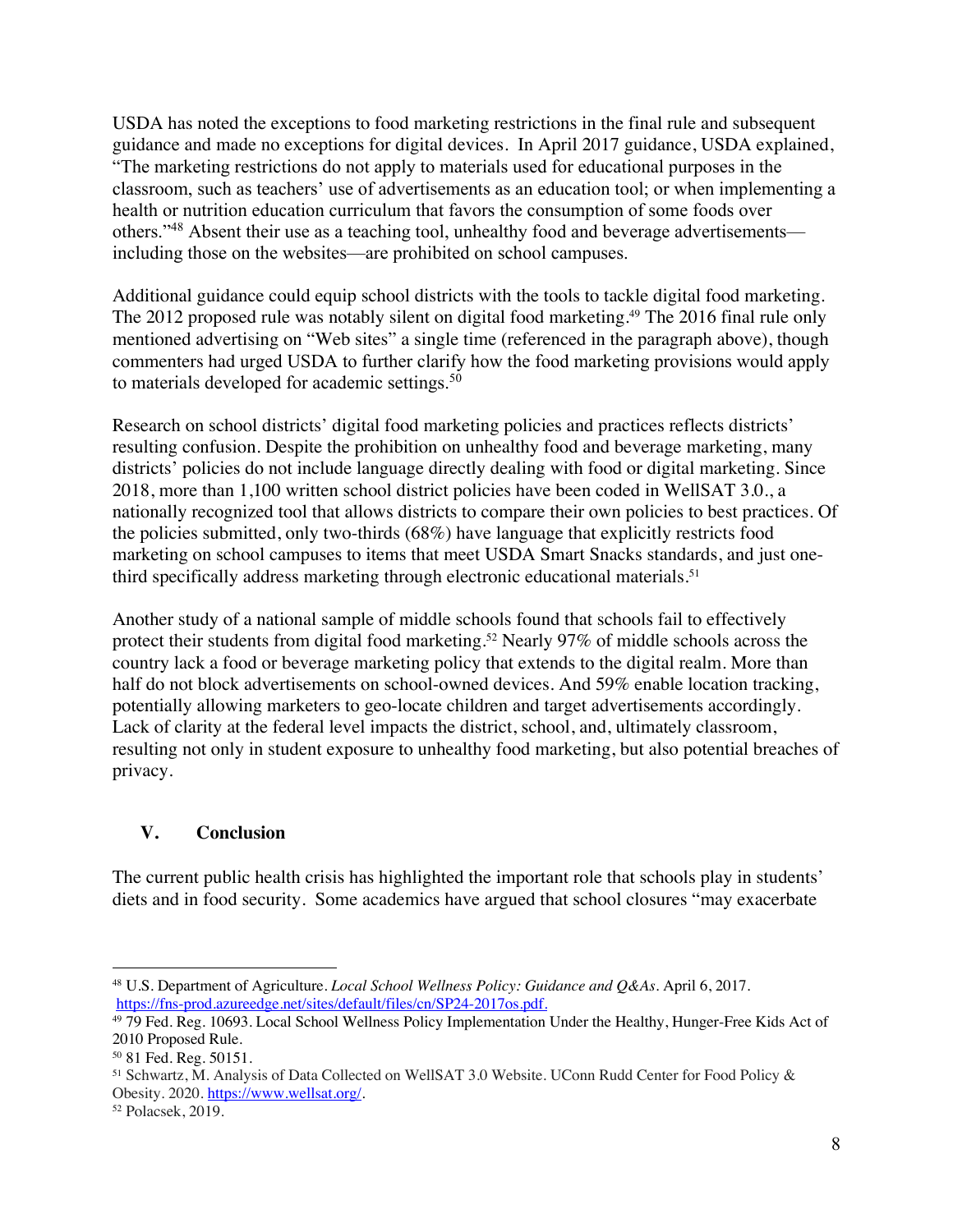the epidemic of childhood obesity and increase disparities in obesity risk."53 Increased use of digital platforms and applications may further compromise students' diets and health now and in the future.

With guidance on food marketing restrictions, USDA has an opportunity to mitigate some of the longer-term effects of school closures on student health. USDA can help ensure that even in this time of distance learning, schools are able to promote healthy, life-long behaviors. USDA guidance should not only clarify that food marketing provisions in local wellness policy rules must extend to school-issued digital devices, but also provide practical guidelines to help school districts, food and beverage companies, and educational platforms comply with the local wellness policy rules. Such guidance would help school districts address the rapidly evolving tactics of the tech industry, strengthen their local wellness policies, and protect students from unhealthy food marketing on digital devices in the future.

In addition to issuing guidance, USDA should collaborate with the Federal Trade Commission (FTC) and Department of Education to investigate digital food marketing practices in schools and on school-sanctioned educational platforms. FTC has the authority to investigate food marketing practices aimed at children and adolescents, but has not done so since the 2016 local wellness policy rule went into effect. Such an investigation could inform stronger food marketing regulations for schools.

With schools closed, the distinction between what were once school-based safeguards and safeguards for other environments in which children learn is blurred. USDA must protect students and enforce its own local wellness policy regulations by issuing guidance on digital food marketing. We look forward to supporting USDA's efforts to address digital food marketing, as well as the agency's efforts to support healthy eating for children and adolescents across the country.

Sincerely,

Action for Healthy Kids Alliance for a Healthier Generation American Heart Association Association of State Public Health Nutritionists Berkeley Media Studies Group Campaign for a Commercial-Free Childhood Center for Digital Democracy Center for Ecoliteracy

<sup>53</sup> Rundle AG et al. COVID-19 Related School Closings and Risk of Weight Gain Among Children. *Obesity*. March 30, 2020.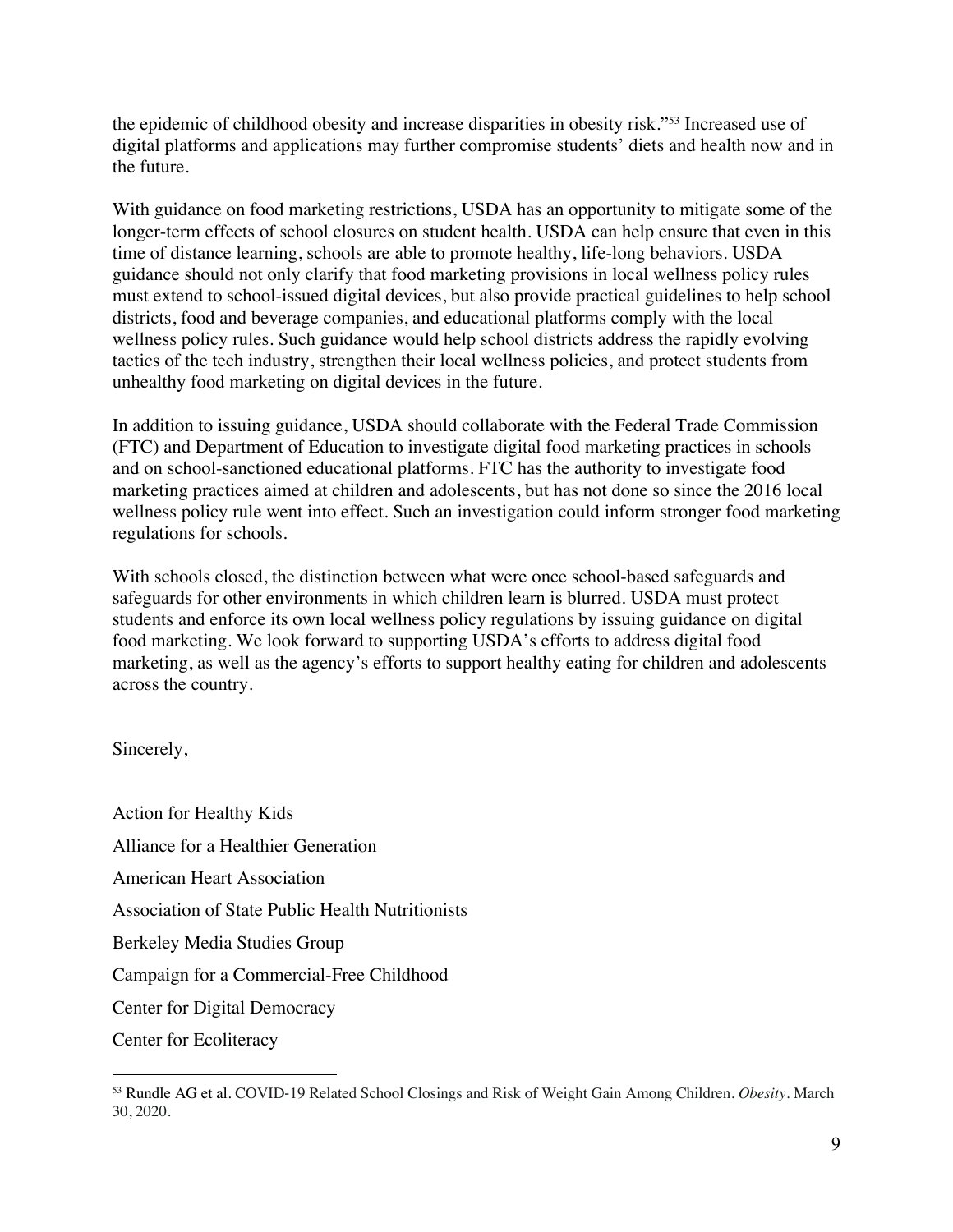Center for Science in the Public Interest ChangeLab Solutions Color Of Change Common Sense Kids Action Consumer Federation of America Consumer Reports Corporate Accountability International Laurie M. Tisch Center for Food, Education and Policy, Teachers College, Columbia University LunchAssist Nutrition Policy Institute, University of California Salud America! Society for Nutrition Education and Behavior UConn Rudd Center for Food Policy and Obesity UnidosUS

Union of Concerned Scientists

Individuals *Affiliations are for identification purposes only*.

Alex Molnar, PhD, MA Director, Commercialism in Education Research Unit National Education Policy Center University of Colorado, Boulder

Alison Tovar, PhD Associate Professor, Department of Nutrition and Food Sciences Director of the PhD for Health Sciences Program College of Health Sciences University of Rhode Island

Anisha I. Patel, MD, MSPH, MSHS Associate Professor of Pediatrics Stanford University Arline and Pete Harman Endowed Faculty Scholar Stanford Child Health Research Institute

Faith Boninger, PhD Co-Director, Commercialism in Education Research Unit